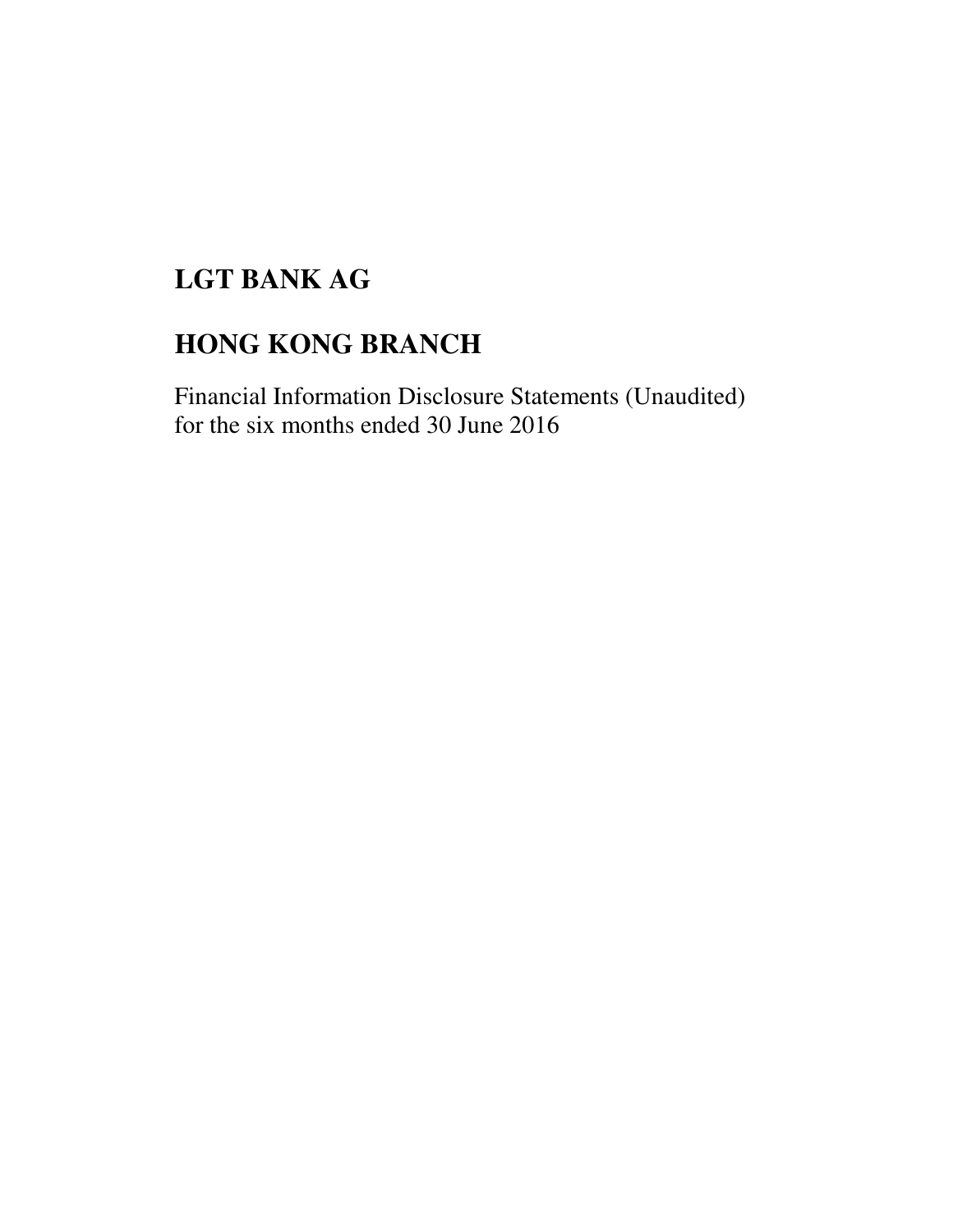### **Section A : Branch Information**

## **I Income Statement Information**

 *(in thousands of Hong Kong Dollars)*

|                                                              |            | Period ended |            | Period ended |
|--------------------------------------------------------------|------------|--------------|------------|--------------|
|                                                              |            | 30 Jun 2016  |            | 30 Jun 2015  |
| Interest income                                              |            | 79,589       |            | 42,299       |
| Interest expenses                                            |            | (36, 256)    |            | (22, 919)    |
| Other operating income                                       |            |              |            |              |
| Gains less losses arising from trading in foreign currencies |            | 23,197       |            | 23,621       |
| Gains less losses from other trading activities              |            | 7,134        |            | 7,935        |
| Net fees and commission income                               |            |              |            |              |
| Gross fees and commission income                             | 352,222    |              | 374,810    |              |
| Gross fees and commission expenses                           | (36, 732)  | 315,490      | (40, 636)  | 334,174      |
| Others                                                       |            | 47,358       |            | 40,994       |
| Operating income                                             |            | 436,512      |            | 426,104      |
| Operating expenses                                           |            |              |            |              |
| Staff and rental expenses                                    | (307,090)  |              | (287, 039) |              |
| Other expenses                                               | (107, 758) | (414, 848)   | (102, 524) | (389, 563)   |
| Provisions for loans and receivables                         |            | (1,700)      |            | (250)        |
| Profit before taxation                                       |            | 19,964       |            | 36,291       |
| Tax expense                                                  |            | (3,590)      |            | (6,049)      |
| Profit after taxation                                        |            | 16,374       |            | 30,242       |
|                                                              |            |              |            |              |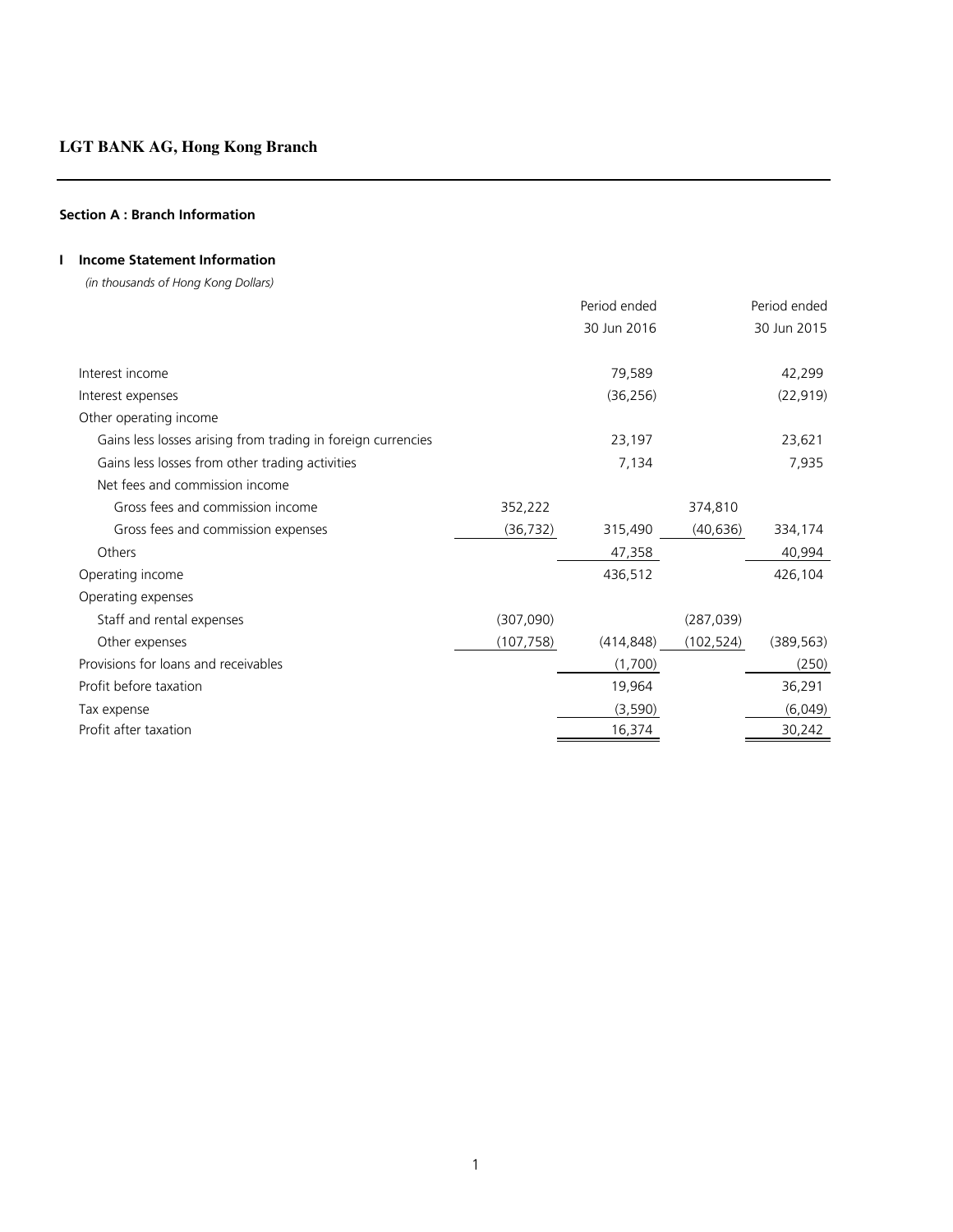### **II Balance Sheet Information**

 *(in thousands of Hong Kong Dollars)*

|                                                                          | 30 Jun 2016 | 31 Dec 2015 |
|--------------------------------------------------------------------------|-------------|-------------|
| Assets                                                                   |             |             |
| Due from Exchange Fund                                                   | 673,045     | 1,022,379   |
| Cash and balances with banks                                             | 2,954,172   | 2,677,378   |
| Placements with banks which have a residual contractual maturity of more |             |             |
| than one month but not more than 12 months                               | 1,933       |             |
| Amount due from overseas offices of the institution                      | 8,632,575   | 7,500,850   |
| Certificates of deposit held                                             |             | 183,476     |
| Investment securities                                                    | 1,114,987   | 100,000     |
| Loans and receivables                                                    | 7,800,333   | 7,612,713   |
| Fixed assets                                                             | 15,177      | 18,325      |
| Total assets                                                             | 21,192,222  | 19,115,121  |
|                                                                          |             |             |
| <b>Liabilities</b>                                                       |             |             |
| Deposits and balances from banks                                         | 33,956      | 14,523      |
| Deposit from customers                                                   |             |             |
| Demand deposits and current accounts                                     | 6,678,914   | 6,316,130   |
| Time, call and notice deposits                                           | 7,517,709   | 5,923,167   |
| Amount due to overseas offices of the institution                        | 6,574,632   | 6,331,635   |
| Other liabilities                                                        | 387,011     | 529,666     |
| <b>Total liabilities</b>                                                 | 21,192,222  | 19,115,121  |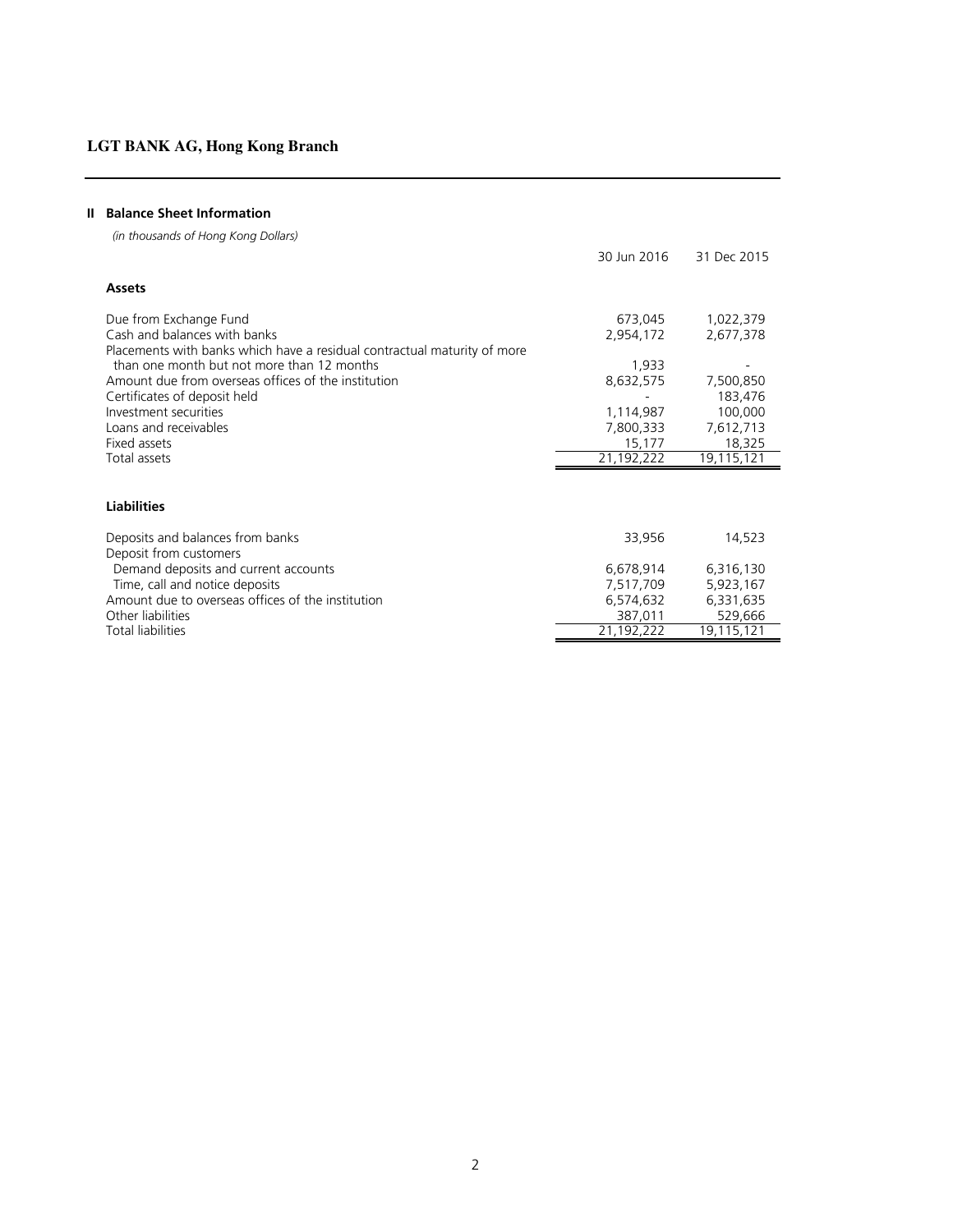#### **III Additional Balance Sheet Information**

 *(in thousands of Hong Kong Dollars, except ratios)*

| (1) |  | Loans and receivables |
|-----|--|-----------------------|
|     |  |                       |

|                                      | 30 Jun 2016 | 31 Dec 2015 |
|--------------------------------------|-------------|-------------|
| Loans and advances to customers      | 7.395.607   | 6.429.494   |
| Loans and advances to banks          | 97.372      | 874,001     |
| Accrued interest and other accounts  | 313.954     | 314,118     |
| Provisions for loans and receivables |             |             |
| Collective provision                 | (6.600)     | (4,900)     |
|                                      | 7.800.333   | 7.612.713   |

No provisions for loans and advances or other exposures of LGT Bank AG, Hong Kong Branch ("the Branch") have been set aside or maintained at the overseas head office as at 30 Jun 2016 and 31 Dec 2015.

| (2) | The breakdown of gross amount of loans and advances to customers by industry sectors | 30 Jun 2016              | 31 Dec 2015 |
|-----|--------------------------------------------------------------------------------------|--------------------------|-------------|
|     | Loans and advances for use in Hong Kong                                              |                          |             |
|     | Industrial, commercial and financial                                                 |                          |             |
|     | Financial concerns                                                                   | 51,311                   | 21,302      |
|     | Stockbrokers                                                                         | $\overline{\phantom{0}}$ | 3.500       |
|     | <b>Individuals</b>                                                                   |                          |             |
|     | Others                                                                               | 926.519                  | 847.235     |
|     | Loans and advances for use outside Hong Kong                                         | 6,417,777                | 5,557,457   |
|     |                                                                                      | 7.395.607                | 6.429.494   |

Balance of loans and advances covered by collateral or other security as of 30 Jun 2016 was HK\$7,389,608 (31 Dec 2015: HK\$6,423,798).

(3) The table shows loans and advances to customers by major countries, amounting to not less than 10% of the aggregate loans and advances to customers:

|                        |           | 30 Jun 2016 31 Dec 2015 |
|------------------------|-----------|-------------------------|
| British Virgin Islands | 2,449,767 | 1,945,795               |
| Hong Kong              | 2,442,708 | 2,684,294               |
|                        | 4,892,476 | 4,630,089               |

The above geographical analysis is based on the location of the counterparty after taking into account any recognized risk transfer as defined in Section 98 of the Banking (Disclosure) Rules.

- (4) Impaired loans and advances are individually assessed loans which exhibit objective evidence of impairment on an individual basis. There were no impaired loans and advances to customers and banks as at 30 June 2016 and 31 December 2015.
- (5) There were no overdue loans and advances to customers and banks as at 30 June 2016 and 31 December 2015.
- (6) There were no repossessed assets, and no rescheduled loans and advances to customers and banks as at 30 June 2016 and 31 December 2015.
- (7) There were no overdue other assets at the Branch as at 30 June 2016 and 31 December 2015.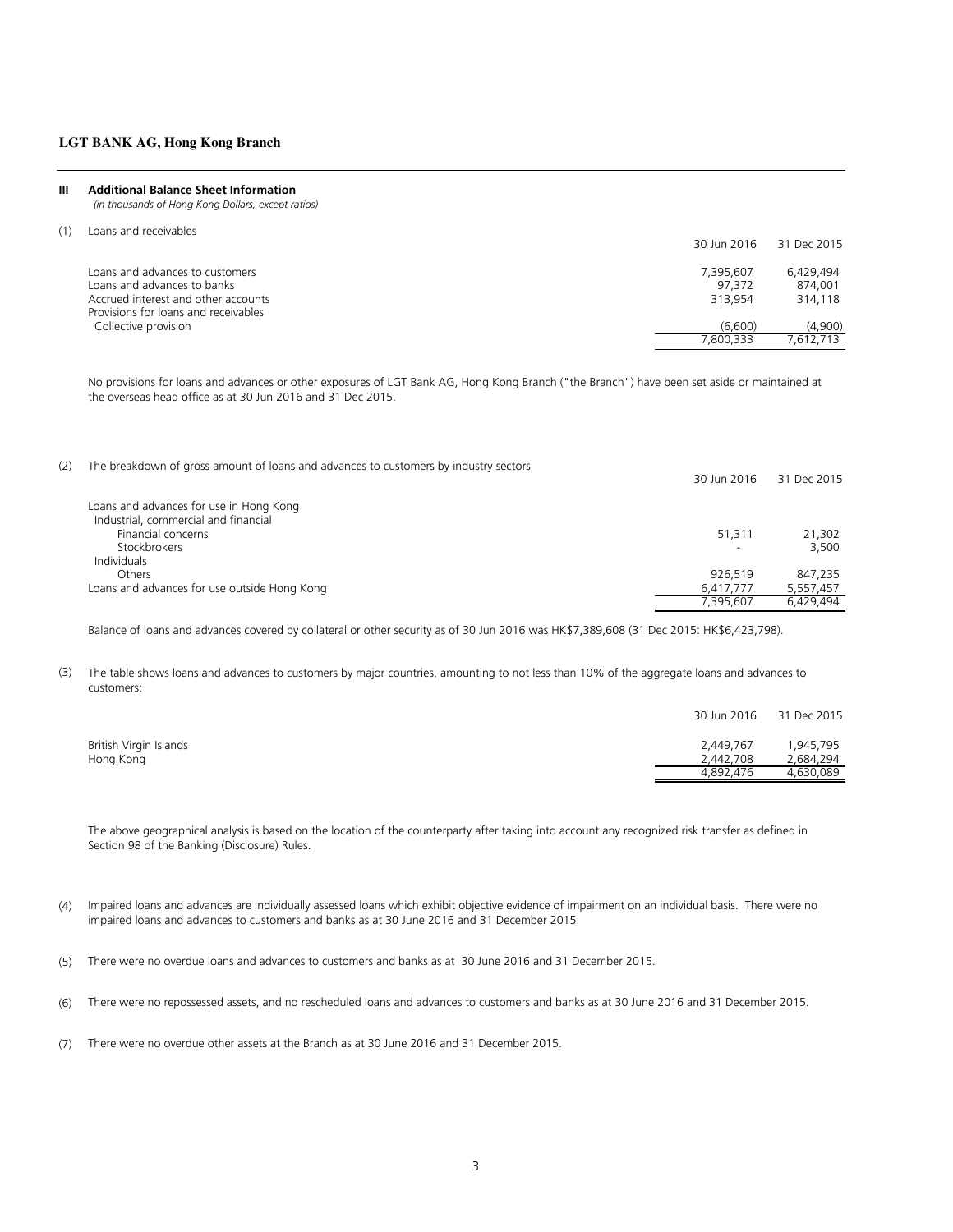#### **IV International Claims**

 *(in thousands of Hong Kong Dollars)*

The table shows International claims by major countries or geographical segments, after taking into account any recognized risk transfer as defined in section 98 of the Banking (Disclosure) Rules, amounting to not less than 10% of the aggregate International claims:

|                                 |              | Non-bank private sector<br>Non-bank financial<br>Non-financial |             |                |            |
|---------------------------------|--------------|----------------------------------------------------------------|-------------|----------------|------------|
|                                 | <b>Banks</b> | Official Sector                                                | institution | private sector | Total      |
| 30 Jun 2016                     |              |                                                                |             |                |            |
| Developed countries<br>of which | 12,242,382   | 993,567                                                        | 557,726     | 578.213        | 14,371,888 |
| - Liechtenstein                 | 10,327,347   | $\overline{\phantom{a}}$                                       | 1.082       | 15.653         | 10,344,082 |
| - United States                 | 1,307,259    | 992.763                                                        | 318,203     | 287.229        | 2,905,454  |
| Offshore centres<br>of which    | 1,709,078    | 7.044                                                          | 95,752      | 2,462,424      | 4,274,298  |
| - Hong Kong                     | 1,393,909    | $\overline{\phantom{a}}$                                       | 59.492      | 1,707,158      | 3,160,559  |

|                                 | Banks     | Official Sector | Non-bank private sector<br>Non-bank financial<br>institution | Non-financial<br>private sector | Total      |
|---------------------------------|-----------|-----------------|--------------------------------------------------------------|---------------------------------|------------|
| 31 Dec 2015                     |           |                 |                                                              |                                 |            |
| Developed countries<br>of which | 9,703,706 | 11.715          | 395,475                                                      | 977.133                         | 11,088,029 |
| - Liechtenstein                 | 8,678,932 | ۰               | 1.232                                                        | 7.636                           | 8,687,800  |
| Offshore centres                | 1,865,630 | 43.615          | 192.346                                                      | 2.224.775                       | 4,326,366  |
| of which<br>- Hong Kong         | 1,367,960 | 41,166          | 80,653                                                       | 1,445,831                       | 2,935,610  |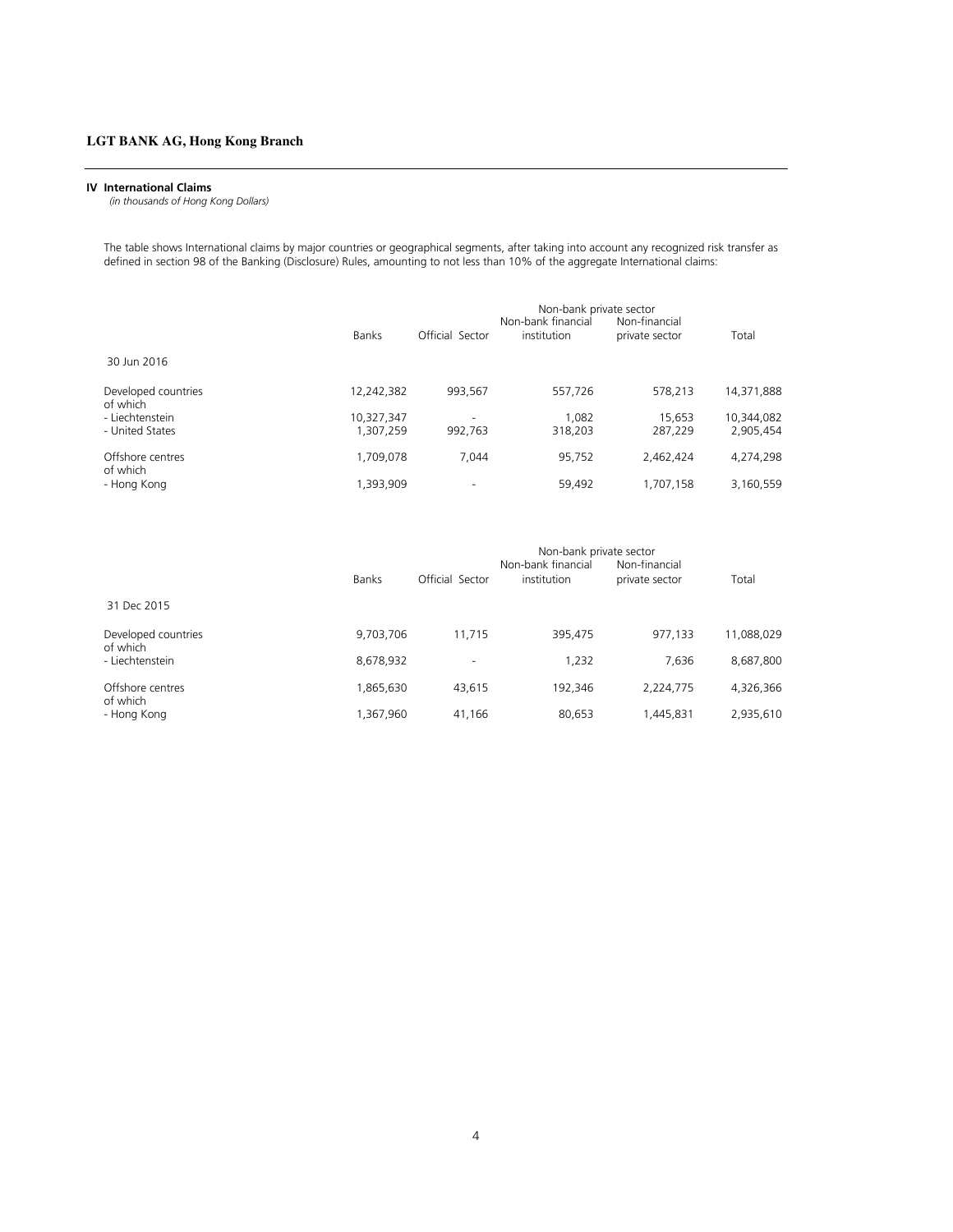### **V Mainland Activities**

 *(in thousands of Hong Kong Dollars)*

The Non-bank Mainland Exposures are as follows:

| 30 Jun 2016                                                                                                                     | On-balance<br>sheet exposure | Off-balance<br>sheet exposure | Total   |
|---------------------------------------------------------------------------------------------------------------------------------|------------------------------|-------------------------------|---------|
| Type of Counterparties                                                                                                          |                              |                               |         |
| Central government, central government-owned entities and<br>their subsidiaries and joint ventures (JVs)                        | 23.319                       |                               | 23,319  |
| PRC nationals residing in Mainland China or other entities<br>incorporated in Mainland China and their subsidiaries and JVs     | 421,416                      | 172                           | 421,588 |
| Other counterparties where the exposures are considered by the<br>reporting institution to be non-bank Mainland China exposures | 106.115                      | 108                           | 106.223 |
| Total                                                                                                                           | 550.850                      | 280                           | 551,130 |
| Total assets after provision                                                                                                    | 21,192,222                   |                               |         |
| On-balance sheet exposures as percentage of total assets                                                                        | 2.60%                        |                               |         |

| 31 Dec 2015                                                                                                                     | On-balance<br>sheet exposure | Off-balance<br>sheet exposure | Total   |
|---------------------------------------------------------------------------------------------------------------------------------|------------------------------|-------------------------------|---------|
| Type of Counterparties                                                                                                          |                              |                               |         |
| PRC nationals residing in Mainland China or other entities<br>incorporated in Mainland China and their subsidiaries and JVs     | 319,812                      | 15.596                        | 335,408 |
| Other counterparties where the exposures are considered by the<br>reporting institution to be non-bank Mainland China exposures | 104.222                      |                               | 104,222 |
| Total                                                                                                                           | 424.034                      | 15.596                        | 439,630 |
| Total assets after provision                                                                                                    | 19,115,121                   |                               |         |
| On-balance sheet exposures as percentage of total assets                                                                        | 2.22%                        |                               |         |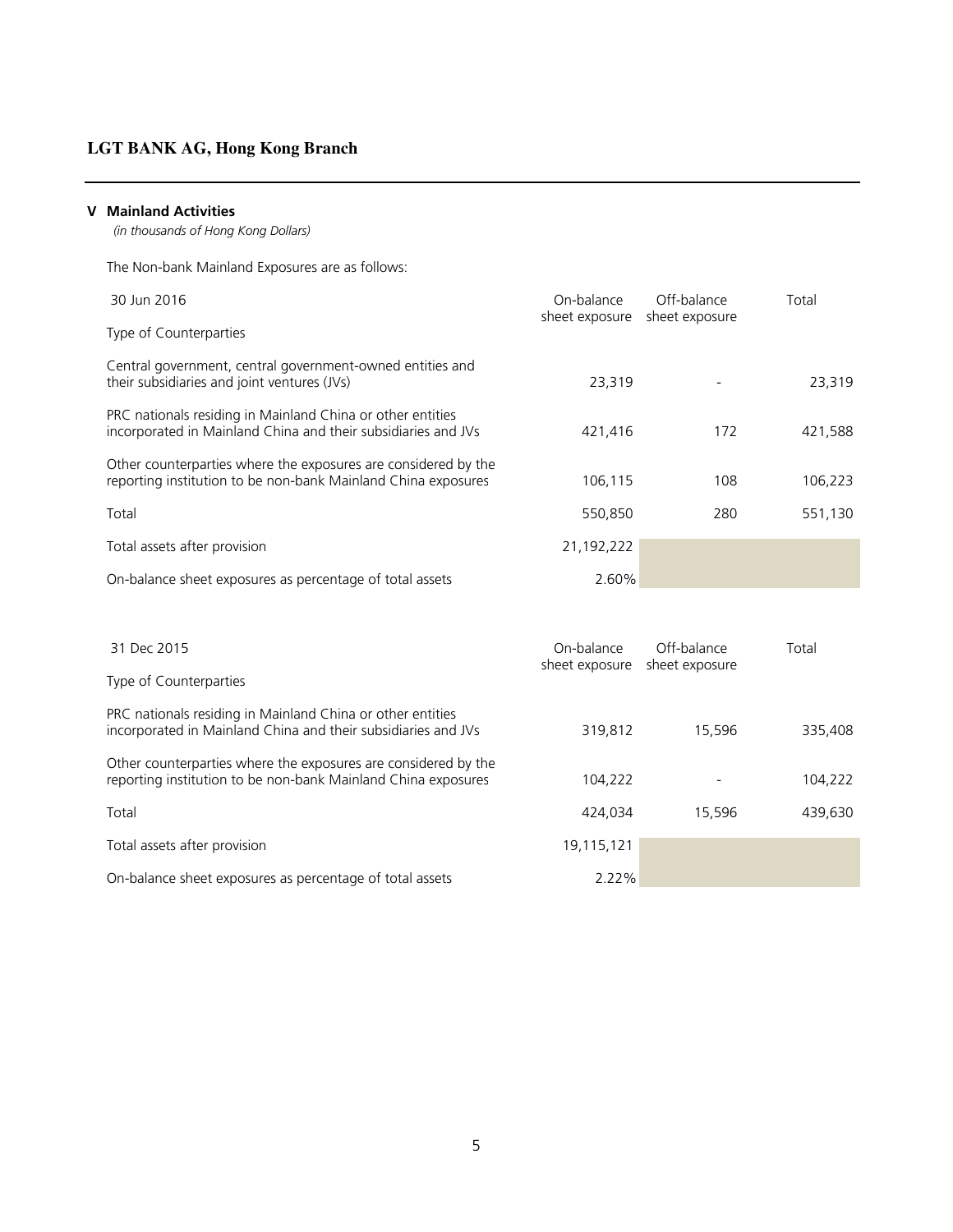#### **VI Currency Risk**

 *(in thousands of Hong Kong Dollars)*

|                                                                                               | <b>USD</b>                                               | EUR                                                  | Total                                                      |
|-----------------------------------------------------------------------------------------------|----------------------------------------------------------|------------------------------------------------------|------------------------------------------------------------|
| 30 Jun 2016                                                                                   |                                                          |                                                      |                                                            |
| Spot assets<br>Spot liabilities<br>Forward purchases<br>Forward sales<br>Net options position | 13,011,700<br>(13,015,208)<br>4,352,139<br>(4,346,431)   | 2,334,019<br>(2,332,460)<br>1,468,711<br>(1,469,566) | 15,345,719<br>(15, 347, 668)<br>5,820,850<br>(5,815,997)   |
| Net long (or net short) position                                                              | 2,200                                                    | 704                                                  | 2,904                                                      |
|                                                                                               | <b>USD</b>                                               | AUD                                                  | Total                                                      |
| 31 Dec 2015                                                                                   |                                                          |                                                      |                                                            |
| Spot assets<br>Spot liabilities<br>Forward purchases<br>Forward sales<br>Net options position | 11,381,773<br>(11, 389, 848)<br>5,860,921<br>(5,850,237) | 380,285<br>(378, 973)<br>736,091<br>(735, 997)       | 11,762,058<br>(11, 768, 821)<br>6,597,012<br>(6, 586, 234) |
| Net long (or net short) position                                                              | 2,609                                                    | 1,406                                                | 4.015                                                      |

At 30 Jun 2016, USD and EUR (31 Dec 2015: USD and AUD) constitute 10% or more of the total net position in all foreign currencies. There were no foreign currency net structural positions as at 30 Jun 2016 and 31 Dec 2015.

Net options position was calculated on the basis of delta-weighted positions of all foreign exchange options contracts.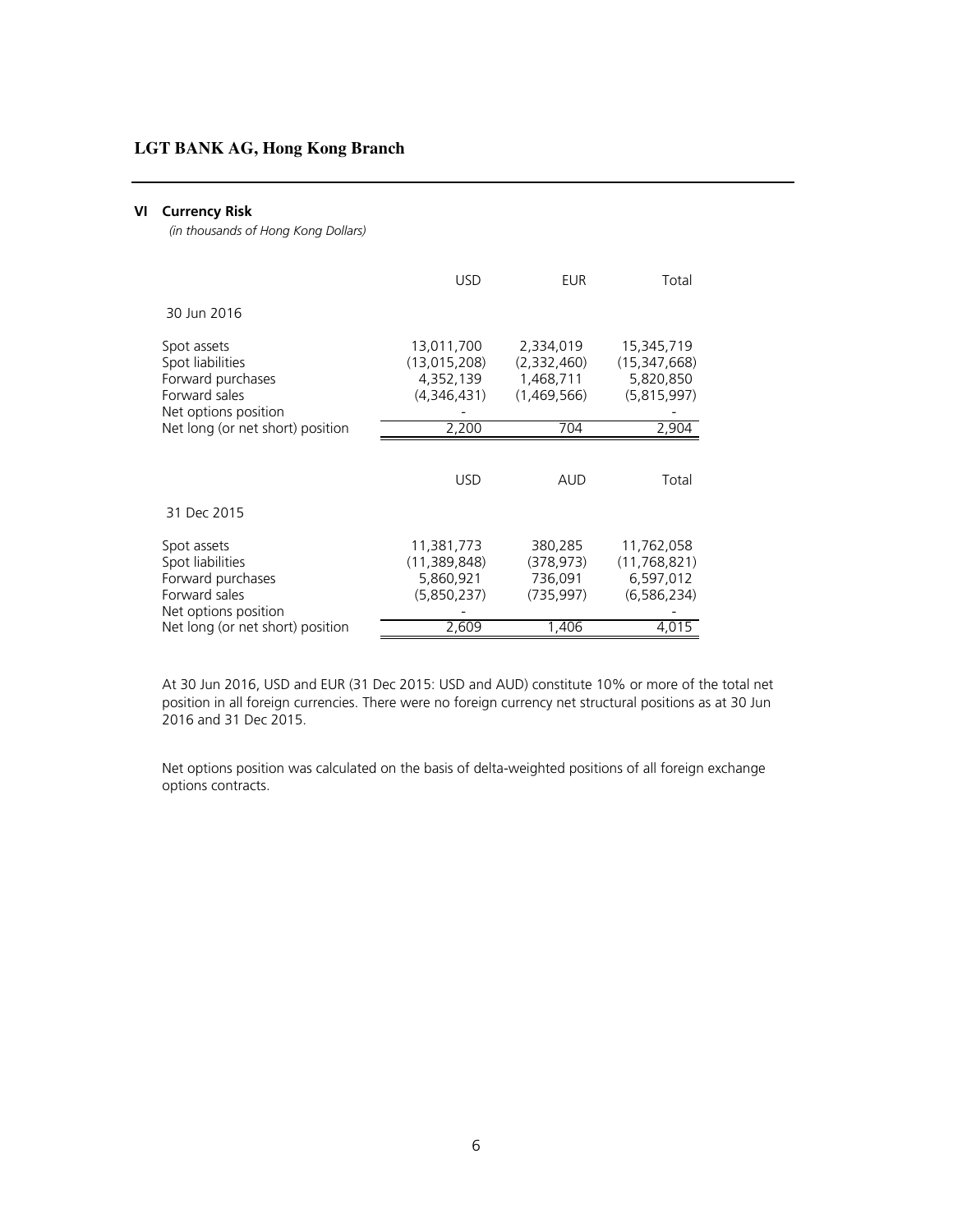#### **VII Off-Balance Sheet Exposures**

 *(in thousands of Hong Kong Dollars, except ratios)*

|                                        | 30 Jun 2016 | 31 Dec 2015 |
|----------------------------------------|-------------|-------------|
| Contingent Liabilities and Commitments |             |             |
| Direct Credit Substitutes              | 10.659      | 9.007       |
| Transaction-related contingent items   | 72.083      | 59.679      |
| Other commitments                      | 9.305.790   | 493.889     |

For contingent liabilities and commitments, the contract amounts represent the amount at risk should the contract be fully drawn upon and the client default.

|                                              |            |             | 30 Jun 2016 | 31 Dec 2015 |  |
|----------------------------------------------|------------|-------------|-------------|-------------|--|
| Derivatives<br>Contractual / Notional Amount |            |             |             |             |  |
| Exchange rate and gold contracts             |            |             | 11,779,626  | 18,762,053  |  |
| Interest rate contracts                      |            |             | 429,396     | 427,997     |  |
| Others                                       |            |             | 2,710,272   | 1,477,827   |  |
|                                              |            |             | 14,919,294  | 20,667,877  |  |
|                                              |            |             |             |             |  |
|                                              |            | 30 Jun 2016 |             | 31 Dec 2015 |  |
|                                              | Fair value | Fair value  | Fair value  | Fair value  |  |
|                                              | assets     | liabilities | assets      | liabilities |  |
| Exchange rate and gold contracts             | 154,031    | 151,626     | 154,835     | 152,514     |  |
| Interest rate contracts                      | 2.243      | 2.096       | 656         | 521         |  |
| Others                                       | 49,684     | 49,665      | 59,639      | 59,639      |  |
|                                              | 205,958    | 203,387     | 215,130     | 212,674     |  |

The contractual / notional amounts of derivatives indicate the volume of transactions outstanding at the balance sheet date; they do not represent amount at risk.

The contracts amounts and fair values of the above derivatives as at 30 June 2016 and 31 December 2015 are shown on a gross basis with no offsetting presentation due to bilateral netting agreements.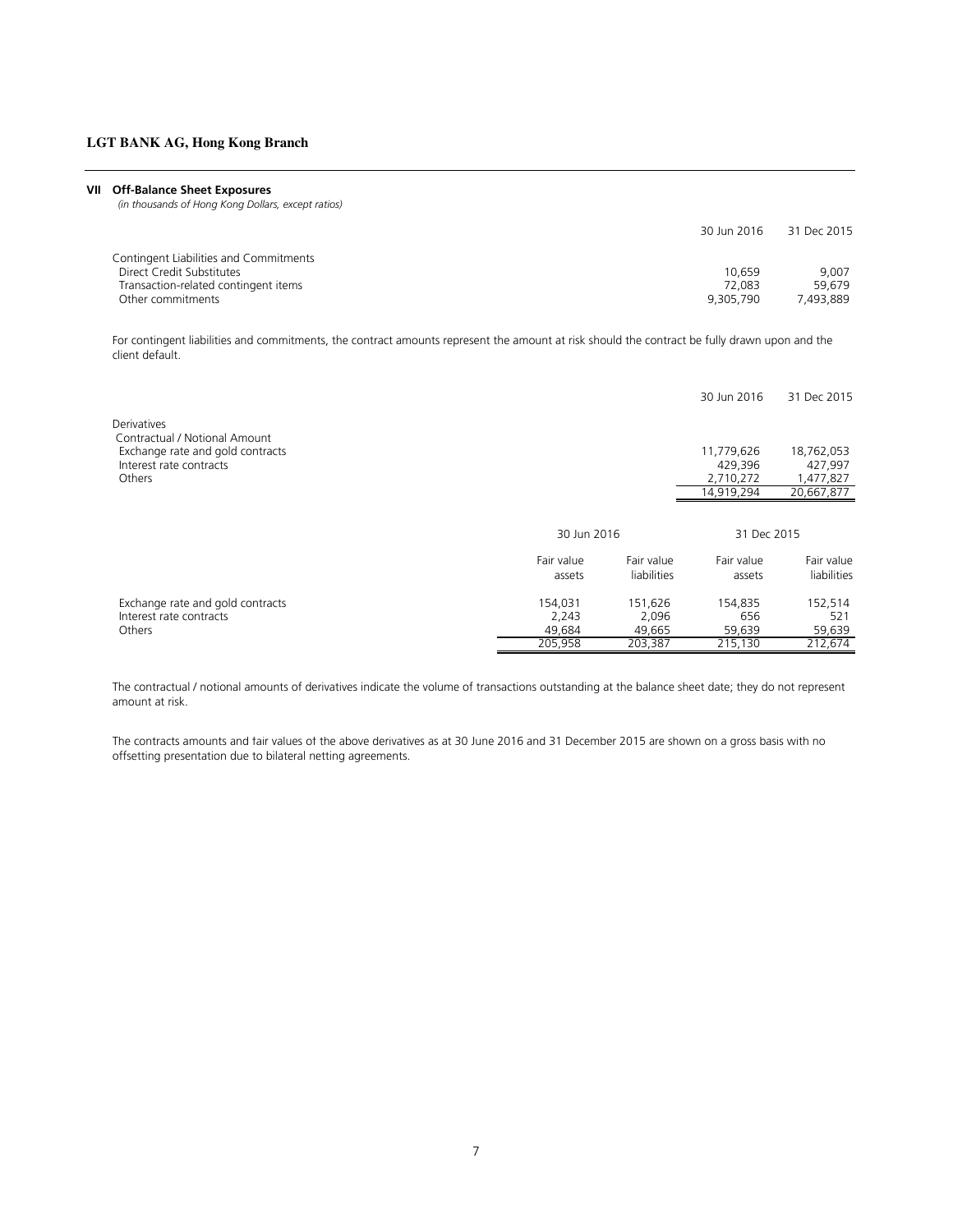#### **VIII Liquidity**

|                                                                       | 30 Jun 2016 | 30 Jun 2015 |
|-----------------------------------------------------------------------|-------------|-------------|
| Average liquidity maintenance ratio ("LMR") for the six months period | 6183%       | 58.00%      |

Average LMR is the arithmetic mean of the average value of the LMR for each calendar month as reported in the liquidity position return submitted for the reporting period.

#### **Liquidity Risk Management**

Liquidity risk is the risk that the Branch will be unable to meet a financial commitment to a customer, creditor or investor in whatever currency. The management of liquidity is carried out both at Head Office level as well as on branch level. Head Office requires the Branch to manage the liquidity structure of its assets, liabilities and commitments so that cash flows are approximately balanced and all funding obligations are met when due.

The management of liquidity and funding is therefore, primarily undertaken locally in the Branch to ensure compliance with policy and limits set by the Assets and Liabilities Committee ("ALCO").

The Branch maintains an appropriate mix of high quality liquid assets as a source of liquidity for meeting emergency funding needs. The Branch's funding sources include customer deposits and intra-group borrowings. The ALCO review the customer deposits concentration and loan growth on a monthly basis to prevent undue liquidity pressure. All off-balance sheet items are also reviewed monthly by the ALCO to assess the potential liquidity requirements.

The Branch calculates the liquidity-related regulatory ratios and trend analysis on a daily basis for liquidity monitoring.

Liquidity risk management begins at the Branch level and extends globally as sources of liquidity are regularly reviewed by Group Treasury to maintain a wide diversification by currency, geography, providers, product and term.

Overall, the Branch has established the Internal Control System and Procedures in accordance with the requirements set out in the Supervisory Policy Manual (LM2- Sound Systems and Controls for Liquidity Risk Management) issued by HKMA and they are being adhered to strictly.